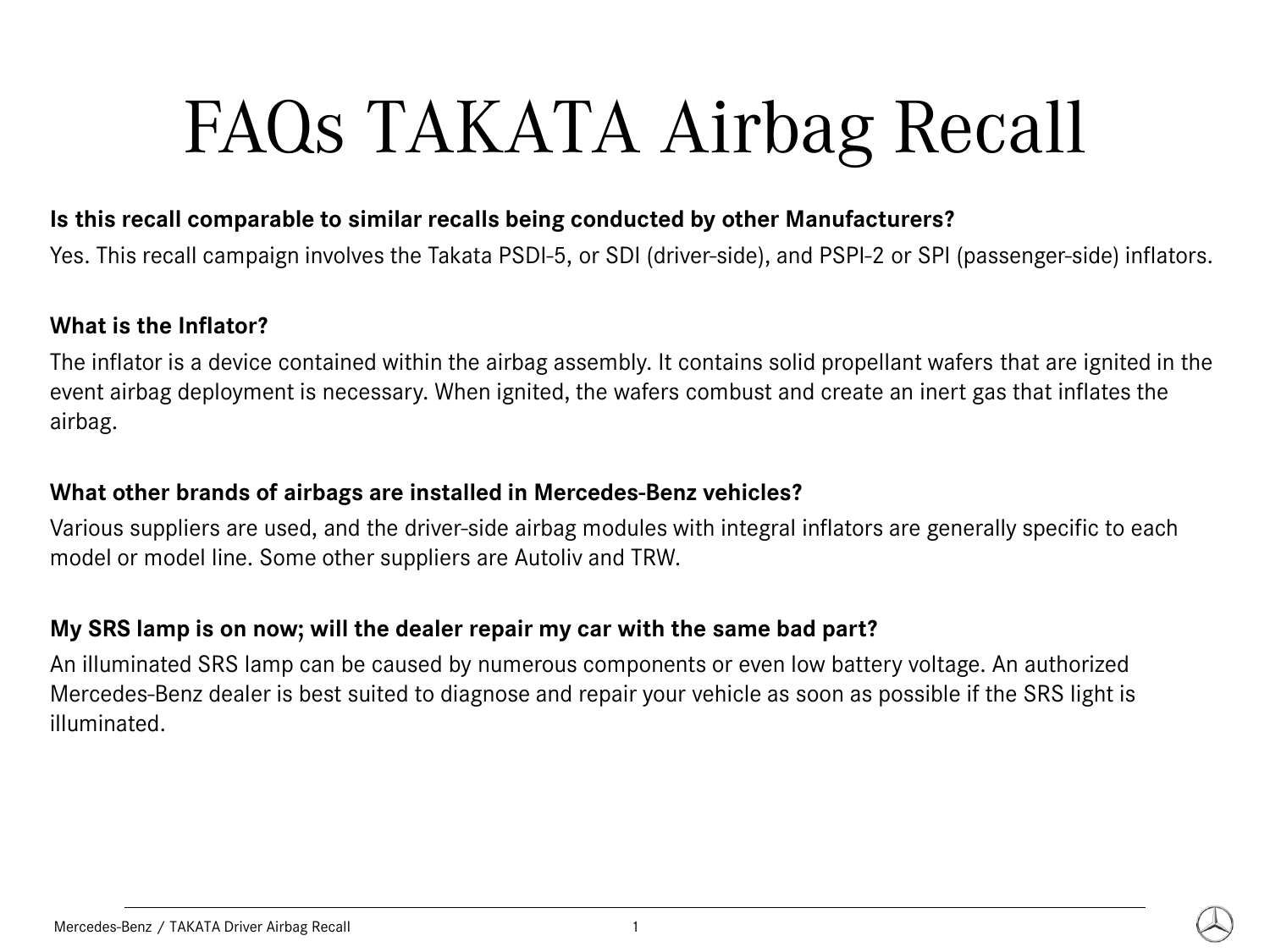# **Why does it take so long to have the recall done once it is announced?**

Since this Takata recall affects multiple OEMs and millions of vehicles nationwide, the volume of replacement parts required is extraordinarily large, which is why NHTSA created a Coordinated Remedy Program to prioritize the replacement parts to the areas in the High Absolute Humidity Region where the potential risk for an airbag rupture during deployment is considered to be the greatest.

# **Have there been any reported injuries from faulty airbags in Mercedes-Benz vehicles?**

We are not aware of any incidences worldwide with the PSDI-5, SDI, PSDI-2 or SPI inflators in Mercedes-Benz or Freightliner vehicles.

# **Can you guarantee me the airbag will not go off inadvertently?**

The issue with the recalled Takata inflators does not result in inadvertent airbag deployments. Rather, the issue concerns the potential for a rupture during deployment. Visit your authorized Mercedes-Benz dealer if your SRS light is illuminated. A properly functioning airbag system is designed to supplement the seatbelt in protecting occupants in a crash.

# **What injuries can I expect if the airbag deploys?**

For the affected Takata inflators only, in a crash in which an air bag deployment is necessary, the air bag inflator housing may rupture. In the event of an inflator rupture, metal fragments could pass through the air bag material, which may result in injury or death to vehicle occupants. To date, we are not aware of any instances of ruptured inflators in any Mercedes-Benz vehicles.

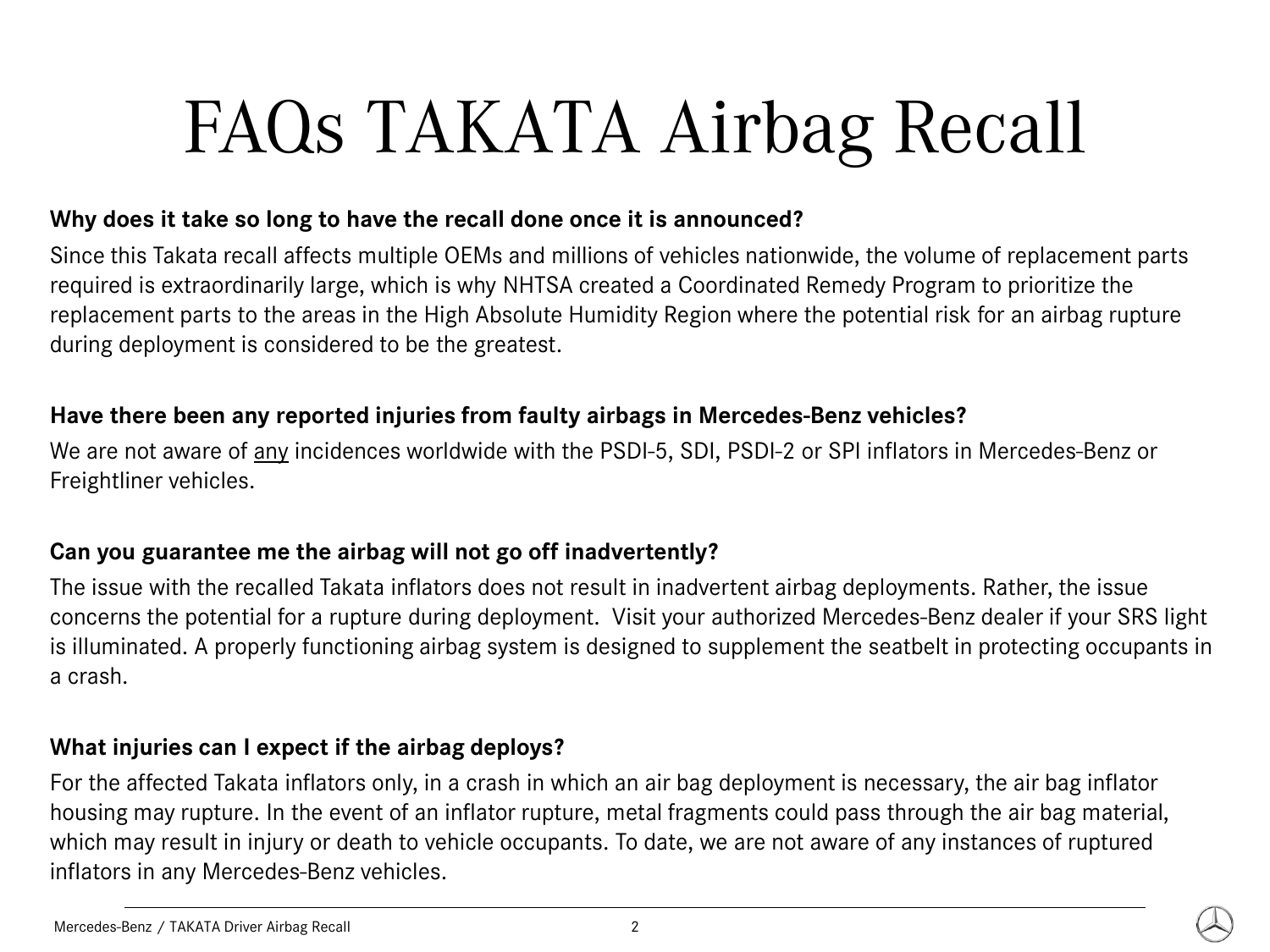# **Can I get a loaner vehicle or alternate transportation until the parts are ready?**

This recall was launched as a precautionary measure. We have had no incidents with our vehicles and there is no reason to stop driving your vehicle.

# **I'm willing to stay in my car but what is Mercedes-Benz going to do for me given this inconvenience?**

We will attempt to minimize any inconvenience and will inform the vehicle owners when parts are available.

# **I demand that another type of airbag brand (not Takata) is installed in my car. Will you do this?**

Each Airbag needs to meet strict US crash and safety design requirements. Each Airbag design must be certified for the application. Therefore, it is not a simple change of supplier. We do not yet have other suppliers producing inflators to replace affected Takata-supplied inflators.

### **Where can a customer have the recall work completed?**

Interim letters will notify owners of status, and a second letter will be mailed when parts are available. With the receipt of the second letter, our customers will be asked to contact their local authorized Mercedes-Benz dealership to arrange for an appointment to complete the repair.

### **Do I have to wait for a recall repair letter before I can have my vehicle fixed for this recall?**

Yes. We are in the process of obtaining the necessary parts to launch the recall. Once they are available, you will be sent a second letter asking you to schedule an appointment with your authorized Mercedes-Benz dealer to perform the repair.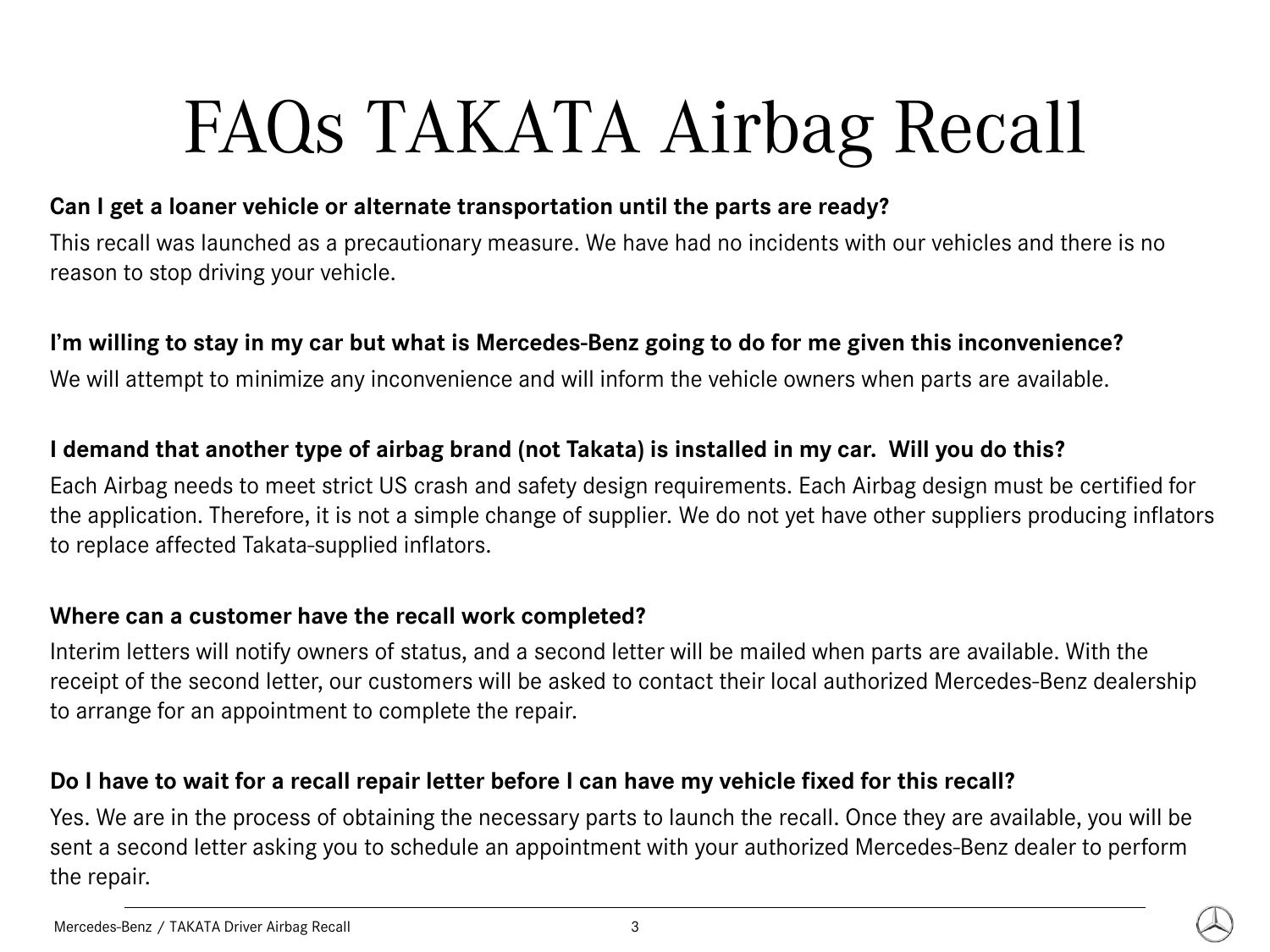### **Do I need my owner letter to have the remedy performed?**

No, you do not need the owner letter to have this recall completed.

#### **How does a customer know whether their vehicle is affected by the recall?**

Any customers who are potentially affected will receive an interim letter. Until they receive the letter, they can check if their vehicle is affected by entering their VIN into the following site:<http://www.mbusa.com/mercedes/recall>

#### **I'm in the military overseas with vehicle. If my car is affected by this recall, how do I get it taken care of?**

Overseas military personnel will receive notices just like U.S. customers, and they will be similarly directed when to schedule the remedy service with their authorized Mercedes-Benz dealer.

### **How does Mercedes-Benz obtain my mailing address?**

Mercedes-Benz utilizes the services of an industry provider who obtains mailing information for Recalls based upon each state's Department of Motor Vehicles (DMV) registration or title information for the vehicle. It is important to keep both your registration and title ownership and address information updated with your corresponding state's DMV and dealer. If you lease your vehicle, the lessor appears as the owner of your vehicle, and will receive the Recall notification. To comply with Federal Regulations, it is the responsibility of the lessor to forward a copy of the notice to the lessee within 10 days of receipt.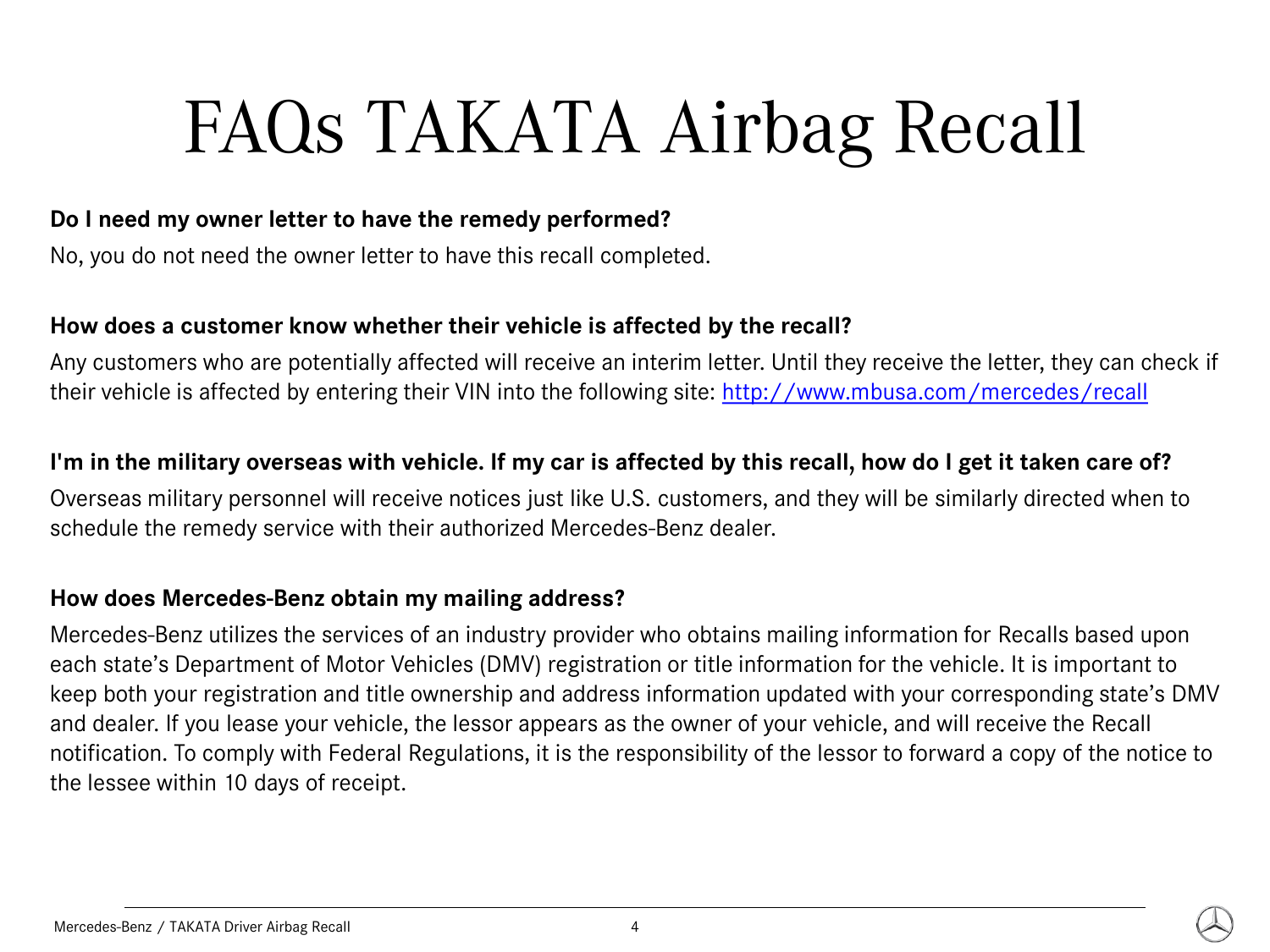### **How will the repair be communicated to MB customers in the US?**

When an adequate inventory of replacement parts becomes available, a second owner notification letter will be mailed to owners of registered vehicles in high risk areas, ie, oldest affected vehicles in high absolute humidity areas . As replacement part supply increases, the owners of remaining affected vehicles will be notified.

#### **When will parts be available?**

We are working with Takata and NHTSA, within the guidelines of the NHTSA Coordinated Remedy Program, to secure parts for the recall repair. At this point we do not have any information to share when those parts will become available.

### **Why has this recall been announced when dealers are not yet able to perform the repairs?**

Once a determination of safety defect or noncompliance is made, Federal Regulation requires auto manufacturers to notify the government promptly—regardless of parts availability.

### **Are there any vehicle symptoms that would indicate I should stop driving the car or take to a dealer?**

No. There is no symptom that would indicate if your vehicle has an air bag inflator that is potentially at risk of rupturing during deployment in a crash.

# **Do I need to drive differently until my vehicle is repaired?**

No. Continue to drive with your seatbelt fastened and all occupants properly seated.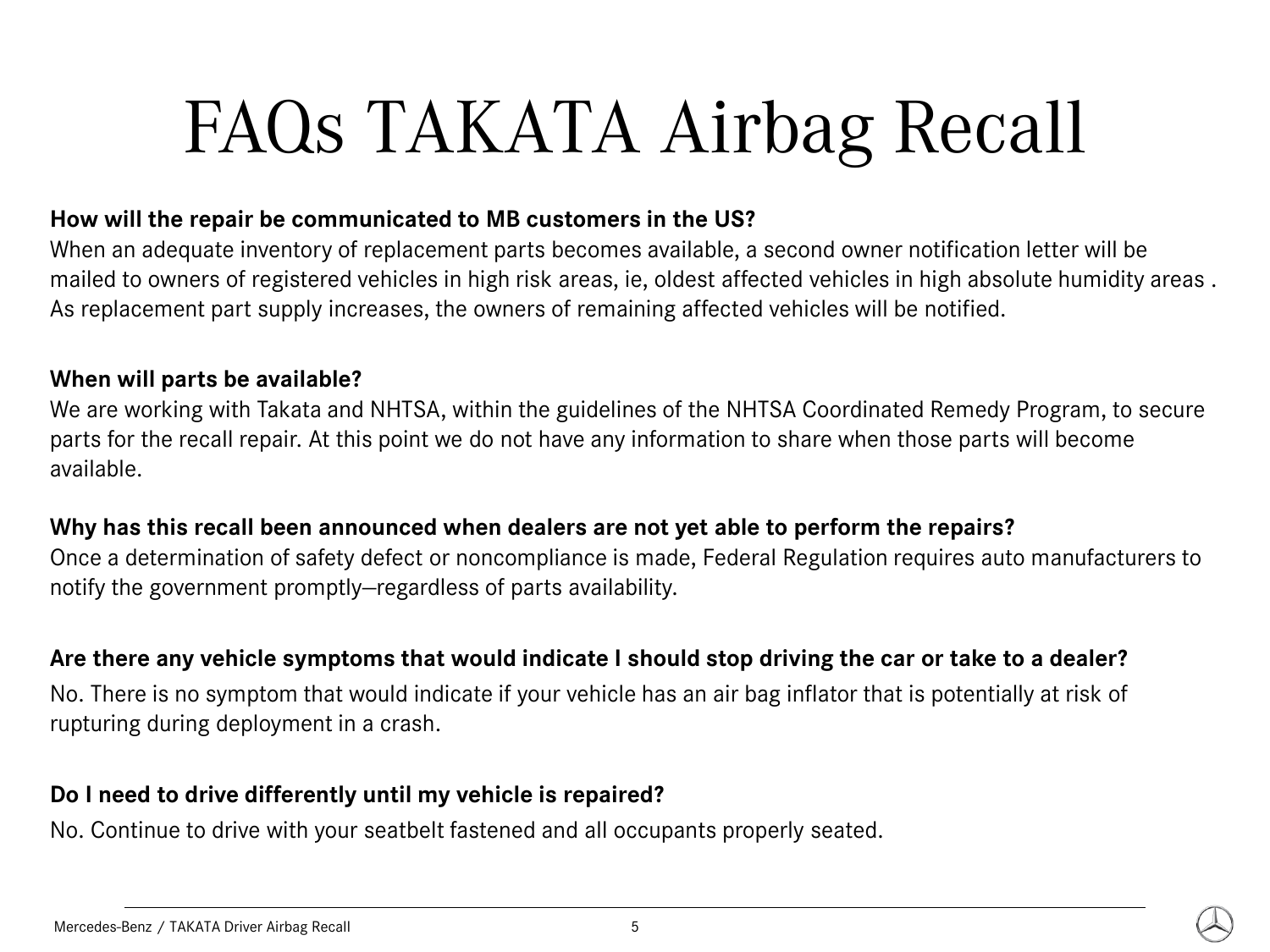# **Specifically, which airbags in my vehicle are affected?**

The Takata PSDI-5 or SDI (driver-side), and PSPI-2 or SPI (passenger-side) inflators from the identified production ranges are affected.

# **Are there concerns with other airbags in the vehicle?**

No. This condition only applies to the driver and/or front passenger airbag inflator. (check your VIN on [www.mbusa.com/mercedes/recall](http://www.mbusa.com/mercedes/recall)). Other Takata airbags in the vehicle are not affected by this condition.

### **What makes Mercedes-Benz airbags safer than other affected Takata airbags?**

There have been no incidences of an airbag rupture in any Mercedes-Benz vehicles.

# **I spend my winters in south Florida and have done so for the past 10 years, but my car is registered in a northern state. Why shouldn't my car have a higher priority?**

The data collected and examined by NHTSA indicates that long-term exposure to combined high heat and humidity creates the potential risk that a Takata inflator can rupture. A vehicle that "winters" in a hot and humid location is not subjected to the same sustained periods of heat and humidity as a vehicle that has been driven in these conditions year-round for a prolonged period.

#### Mercedes-Benz / TAKATA Driver Airbag Recall 6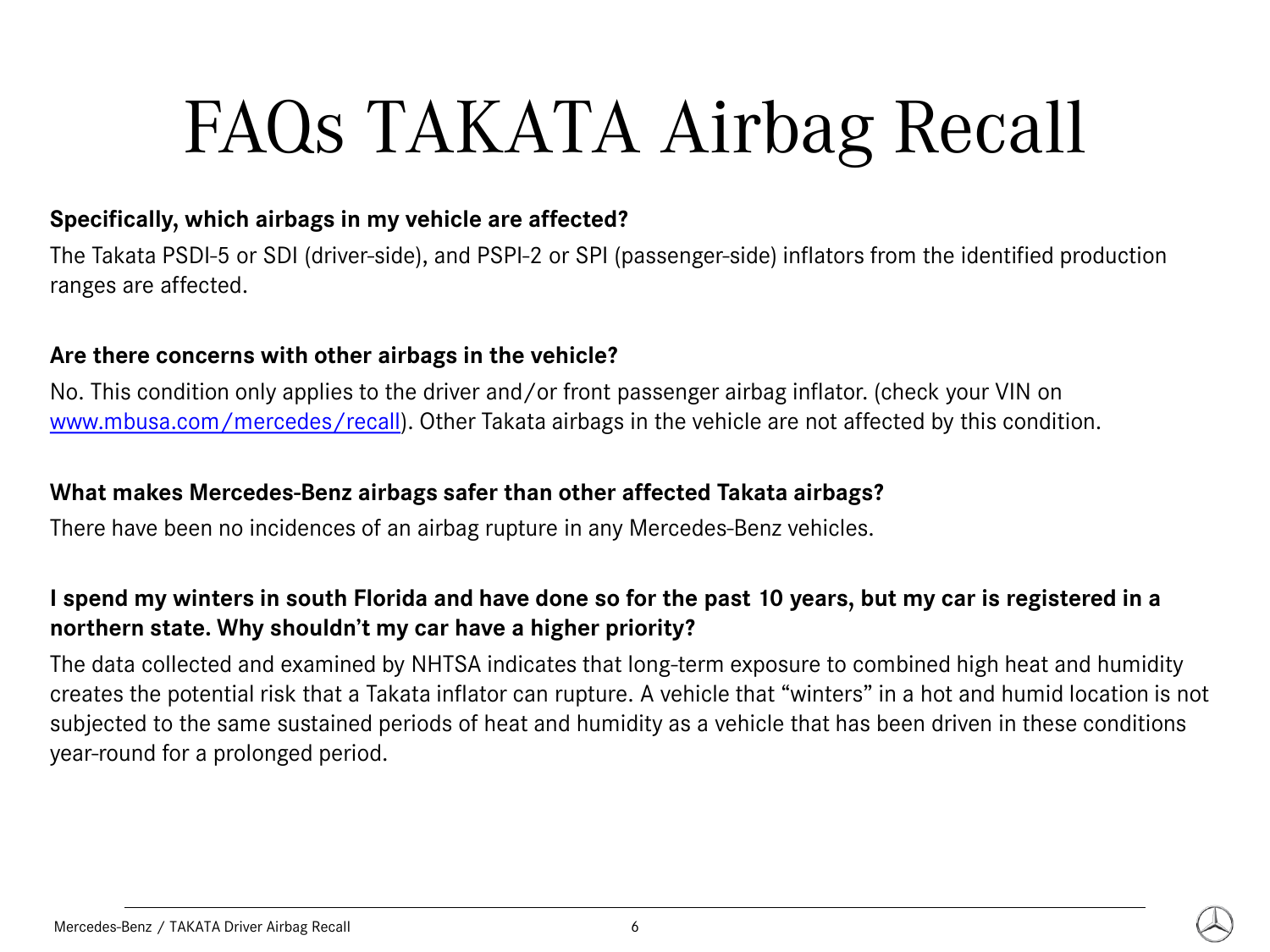### **What is the expected impact or risks related to this issue?**

In a crash where the air bag system deploys, the air bag inflator housing may rupture. In the event of an inflator rupture, metal fragments could pass through the air bag material, which may result in injury or death to vehicle occupants. To date, we are not aware of any instances of ruptured inflators in Mercedes-Benz vehicles.

#### **What types of repairs or replacements are needed?**

Authorized Mercedes-Benz Dealerships will replace the affected driver-side and/or passenger-side airbag on the affected vehicles when parts become available.

#### **How long does this replacement take?**

The current estimate is about an hour (driver-side), and up to three hours for the passenger-side airbag, depending on the model.

#### **Why are other models not included?**

Other models are not included because this recall pertains specifically to vehicles equipped with the Takata PSDI-5 or SDI, and PSPI-2 and SPI inflators.

#### Mercedes-Benz / TAKATA Driver Airbag Recall 7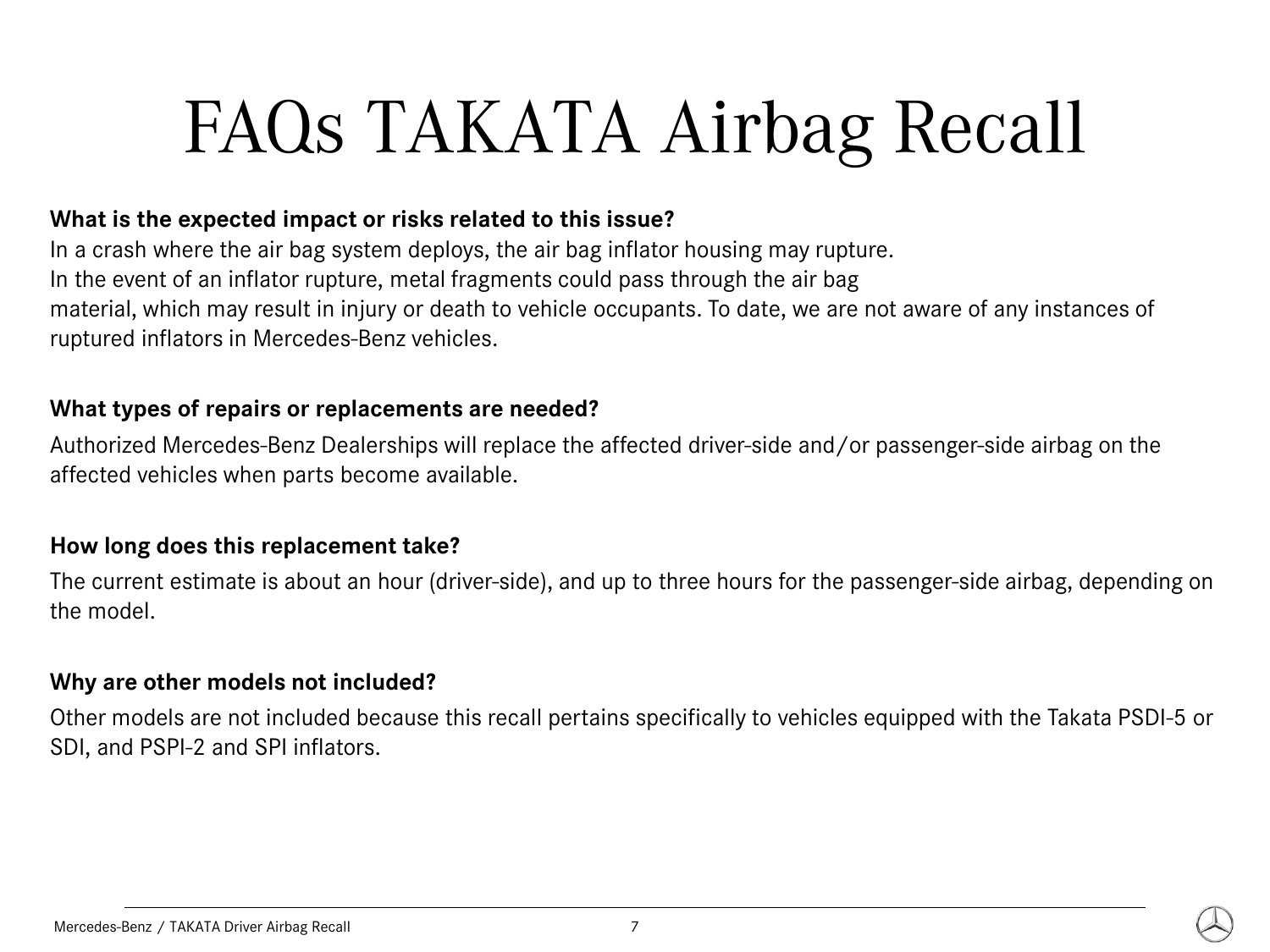### **How did Daimler become aware of this potential issue? How long has Daimler been aware of this issue?**

Daimler, the manufacturer of Mercedes-Benz vehicles, was informed that Takata submitted a "Defect Information Report" to NHTSA on January 25, 2016, reporting a potential safety defect on SDI and PSDI-5 airbag inflators. On May 16, 2016, Takata submitted an additional "Defect Information Report" to NHTSA that included PSPI-2 passenger-side airbag inflators.

We are not aware of any cases with the failure mode reported by Takata on SDI, PSDI-5, SPI, or PSPI-2 airbag inflators in any of our vehicles.

# **What costs will be incurred by the customer?**

The airbag replacement will be conducted free of charge to customers.

# **Can I continue to drive my vehicle?**

Yes. We are not aware of a ruptured inflator in any of our vehicles associated with this recall. However, when you receive a letter asking you to have this service performed by an authorized Mercedes-Benz dealer, please do so as soon as possible. If you are not the only driver of this vehicle, please advise all other drivers of this important information.

### **Why are only certain vehicles affected within a specific production range?**

The affected vehicles were identified based on the "Defect Information Report" submitted by Takata.